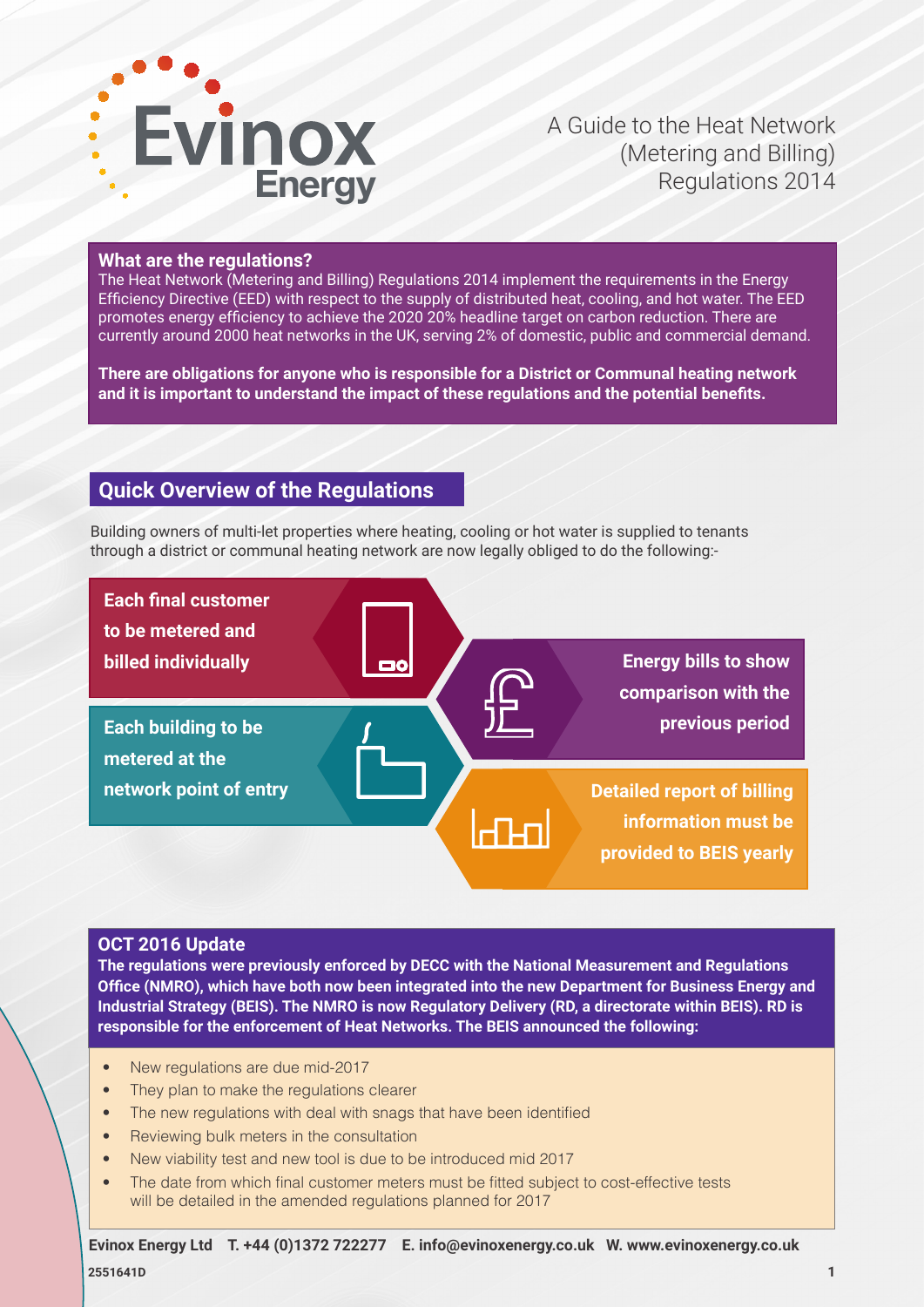# The Legislation – What are the requirements?

## **Notification**

**Heat suppliers must provide information to the Regulatory Delivery within the BEIS. The required information includes the following -** 

- The location of the heating:
- The estimated total per year of the installed heating capacity, heat generated and heat supplied;
- The number and types of buildings supplied;
- The number and type of meters or heat cost allocators installed in any buildings supplied;
- The number of final customers supplied;
- The name and business address of the heat supplier:
- The expected frequency and content of billing information provided to the Final Customers;
- Any analysis as to cost effectiveness or technical feasibility;
- Any other information that may help to confirm that the heat supplier have complied with its duties.

# **Metering**

**Where there is more than one final customer, heat suppliers must ensure that meters are installed in that building to measure the consumption of heat, cooling or hot water by each final customer.**

#### **District Heating – Point of Entry & Bulk Meters**

For buildings supplied by a district heating system there is a requirement to install heat meters to record the heating, cooling or hot water delivered to that building. This refers to the installation of point of entry meters for each building or riser, and bulk meters for the central plant that supply's energy to each building.

#### **Communal Heating and District Heating**

For buildings with more than one final customer which is supplied by either a district heating system or by communal heating, the Heat Supplier must ensure that meters are installed to accurately measure the consumption of heating, cooling or hot water by each final customer. Meters must be accurate and fit for the purpose of billing.

#### **Duty to install heat cost allocators, thermostatic radiator valves and hot water meters**

Where there is more than one Final Customer in a building supplied by a district heat network or communal heating scheme and it has been determined that it is not cost effective or technically feasible to install meters in accordance with Regulation 4, the heat supplier must ensure heat cost allocators and thermostatic radiator values are installed in each room in order to determine and control the consumption of heating by each final customer and a hot water meter.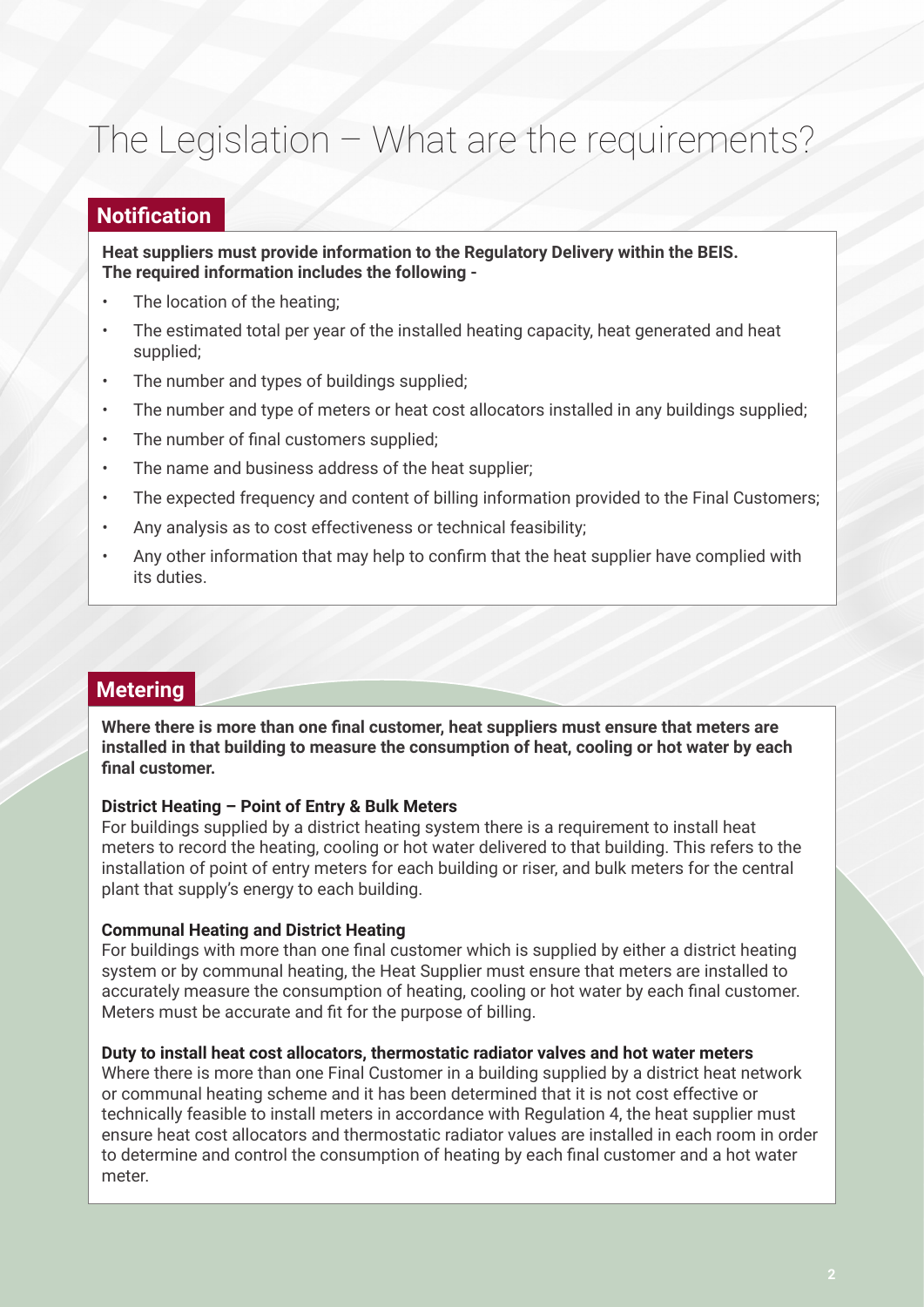# **Billing**

Final customers must be billed using actual meter readings. The billing provider must ensure that bills and billing information for the consumption of heating, cooling or hot water are accurate and based on actual consumptions.

#### **Examples of required information that should be displayed on the residents' bill are –**

- Current energy prices being charged
- Energy consumption information
- A comparison of the current energy consumption compared to the consumption for the same period in the previous year – displayed in a graphical format
- Contact information including web addresses for organisations where information can be obtained about energy efficiency measures

**Evinox Energy billing services meet with all aspects of the regulations – Talk to us today to find out more about our tailored solutions and services.**

#### **Enforcement and penalties**

Although the deadlines for the installation of meters has been extended, it is always advisable to be prepared ahead of time to ensure everything is in place. These new regulations are being enforced by the Secretary of State and carry both civil and criminal penalties. There are no excuses for non-compliance.

### **Responsibility**

Although these regulations name the heat supplier as the responsible party for compliance with the regulations, responsibilities may also be shared between billing managers, network managers or building operators. It is likely that discussion between all parties will be required on an individual project basis, to establish who is best placed to undertake the notification, installation of meters and final customer billing.

# **Act Now to Ensure Your District or Communal Scheme Meets with the Regulations**

#### **How can Evinox help?**

- o We can offer advice about how to register your existing scheme(s) with BEIS. And if required we can act on your behalf and co mplete the registration process.
- o Our billing services meet all requirements of the regulations let us take care of your scheme
- o We can assess your existing communal or district development and advise on the most cost effective, suitable metering and billing solution

**Contact our heat network specialists on 01372 722277, email info@evinoxenergy.co.uk or visit our website - www.evinoxenergy.co.uk**